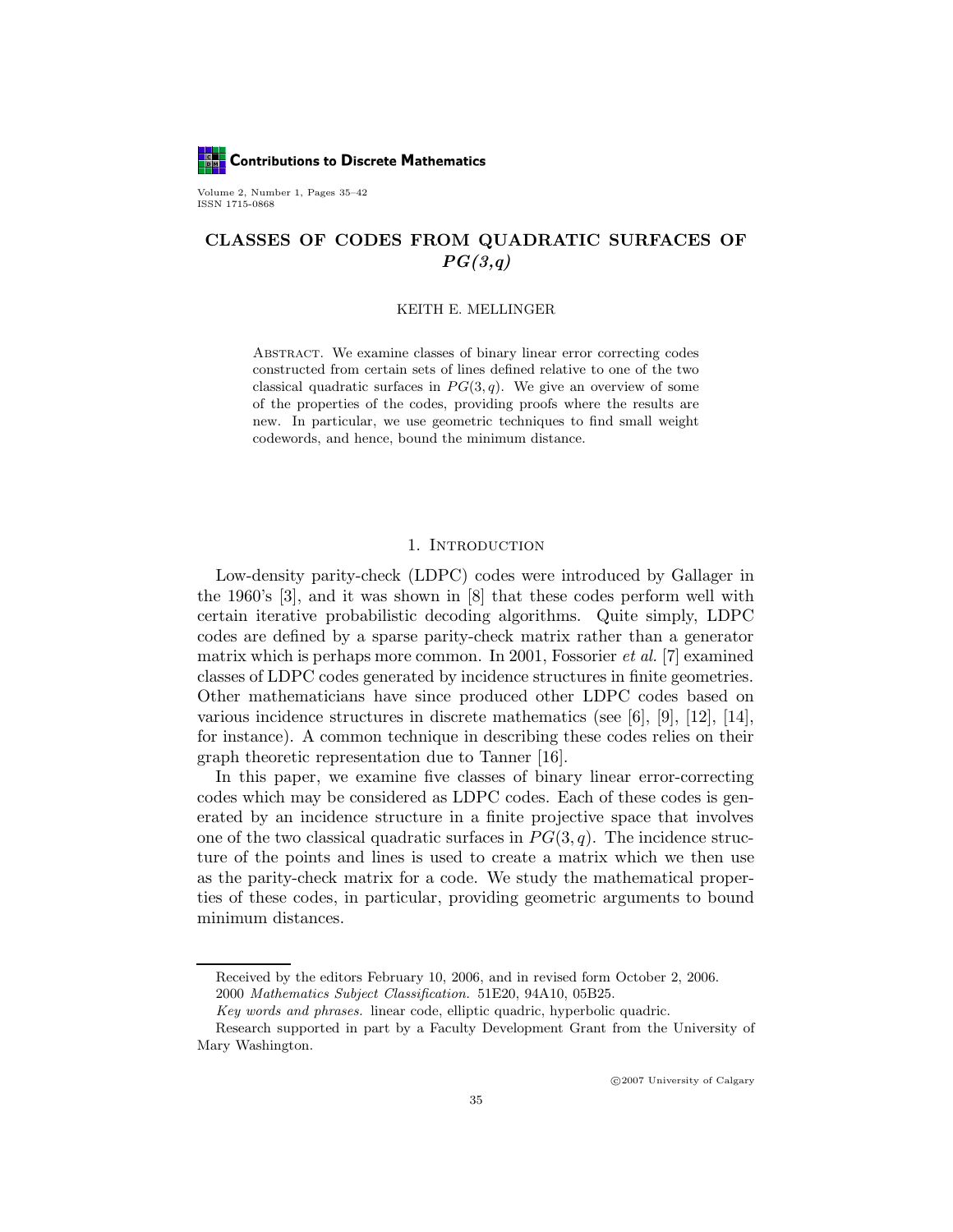### 36 KEITH E. MELLINGER

#### 2. Preliminaries

There are two non-degenerate quadratic surfaces in  $\Sigma = PG(3, q)$ , the so-called hyperbolic quadric, and the elliptic quadric. It can be shown that every hyperbolic quadratic is equivalent to  $H$  whose projective points  $(w, x, y, z)$  satisfy the equation  $wy = xz$ . There are  $(q+1)^2$  points of H that are ruled by two families of  $q+1$  lines each. Every point lies on exactly two lines, one from each ruling class. The set of lines forming a ruling class is also known as a regulus.

Every elliptic quadric is projectively equivalent to  $\mathcal E$  whose points satisfy  $dw^{2} + wx + x^{2} + yz = 0$ , where  $1 - 4d$  is a non-square when q is odd. When q is even, we require d to have trace 1 (see Chapter 5 of  $[5]$  for more detail). One can show that  $\mathcal E$  has  $q^2+1$  points and exactly one tangent plane at any point on  $\mathcal E$ . Moreover, the points of  $\mathcal E$  form a cap (*i.e.*, no three points of  $\mathcal E$ are collinear). Any non-tangential planar cross section of  $\mathcal E$  is an oval, a set of  $q + 1$  planar points, no three collinear.

One might naturally ask why finite geometry would be considered an appropriate tool for constructing linear block codes. This is quite natural and deserves some discussion. First, the use of finite geometry in constructing codes is well documented. The Reed-Muller codes, for instance, were one of the first codes used in practice. They have a natural geometric representation. In addition, as mentioned earlier, Fossorier et al. [7], showed that finite geometry can be used to construct LDPC codes with strong performance under iterative decoding. But why use quadratic surfaces? One reason is that the classical quadratic surfaces of  $PG(3, q)$  have a considerably large automorphism group, either  $PGO_{+}(4,q)$  or  $PGO_{-}(4,q)$ . As a result, a code constructed from the points or lines related in some natural way to the quadratic surface will naturally inherit the symmetry  $(i.e.,$  automorphism group) of the geometric object. Hence, constructing codes from these surfaces provides a systematic way for constructing codes with a naturally large automorphism group. One might hope that a large automorphism group may lead to efficient storage, encoding, or decoding.

### 3. Codes generated by a hyperbolic quadric

We construct an incidence matrix for the points and lines of  $H$  by labeling the columns of a matrix with the  $(q+1)^2$  points of H and the rows with the  $2q + 2$  lines of H. We place a one in position  $(i, j)$  if the line corresponding to row i is incident with the point corresponding to column  $j$ , and a zero in that position otherwise. We then obtain a matrix with row weight  $q + 1$ , since there are  $q + 1$  points on every line, and column weight two, since two lines (one from each ruling class) run through every point. This yields a sparse matrix that we use to generate a low-density parity-check code. We use  $\mathcal{C}^1$  to denote this class of codes generated by the hyperbolic quadric H of Σ. Similarly, we use  $C_q^1$  and  $H_q^1$  to denote a code of  $\mathcal{C}^1$  and its corresponding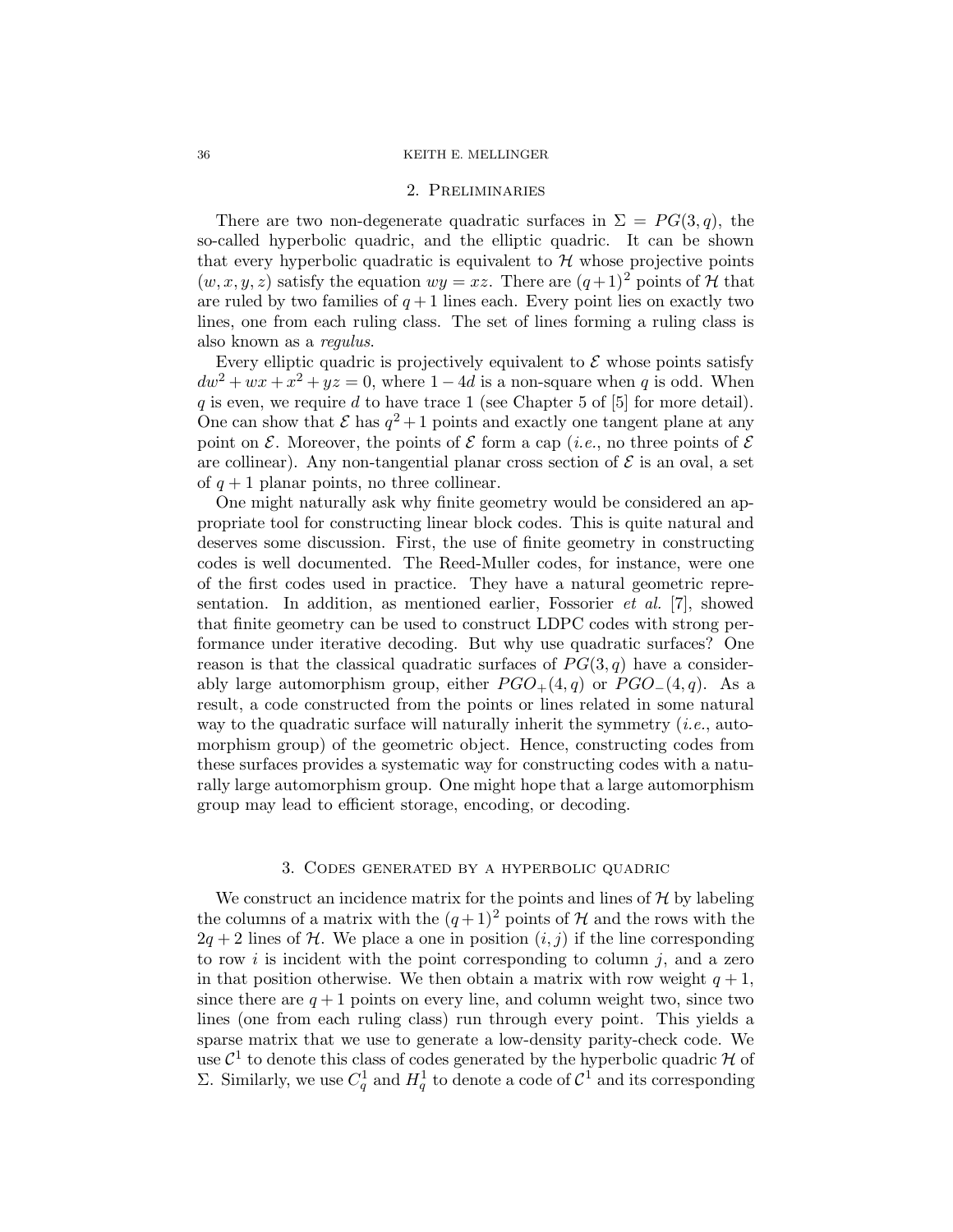parity-check matrix, where  $q$  is the order of the projective space used in the construction.

For every low-density parity-check code, there is a corresponding bipartite incidence graph, commonly called the "Tanner graph" [16]. Our code  $\mathcal{C}_q^1$ creates a bipartite graph with one partition class representing the points of  $H$ , the other representing the lines of  $H$ , and edges determined by incidence. The girth of this graph is the length of the shortest cycle and there is evidence that high girth is desirable for efficient decoding. The hyperbolic quadric is of special interest because of the girth of its Tanner graph.

# **Proposition 3.1.** For all q, the girth of the Tanner graph for  $C_q^1$  is 8.

The geometry of the hyperbolic quadric is quite structured. As a result, the geometry lends a hand in proving properties of the associated code. Showing the dimension is  $q^2$  is a straightforward linear algebra argument. The minimum distance is determined by considering quadrangles in  $H$ . A detailed proof for all of these results can be found in [10].

# **Proposition 3.2.** The code  $C_q^1$  in  $\mathcal{C}^1$  is a  $[(q+1)^2, q^2, 4]$  code.

Another class of codes  $\mathcal{C}^2$  can be constructed using the points and lines of  $PG(3, q)$  off the hyperbolic quadric. In this case, counting can be used to show that there are  $q^3 - q$  such points and  $\frac{1}{2}q^2(q-1)^2$  such lines. We can use the incidence matrix  $H$  to create two classes of codes. If we label the columns of H with the points, we obtain a code of length  $q^3 - q$ . The software package *Magma* was used to show that, for  $q = 2, 3, 4, 5$  and 7, an optimal [6, 4, 2] code, as well as [24, 10, 4], [60, 24, 12], [120, 26, 24], and [336, 50, 48] codes can all be generated in this fashion. We conjecture that these codes have dimension  $q^2+1$  when q is odd, and Magma computations up to  $q = 13$  confirm this statement.

We obtain the code  $\overline{C}_q^2$  $\frac{2}{q}$  of length  $\frac{1}{2}q^2(q-1)^2$  in the class  $\overline{\mathcal{C}}^2$  if we instead use the matrix  $H<sup>T</sup>$ . Again, Magma was used to show that, when  $q = 3, 4$ , and 5, the optimal [18, 4, 8] code, as well as [72, 36, 6] and [200, 106] codes, are generated in this fashion. If the above conjecture on dimension is true, then we would have a corresponding result on the dimension of these codes when  $q$  is odd. Although we cannot prove much about the dimension of these codes, we can use the geometry to bound the minimum distance.

**Proposition 3.3.** For q odd, the code  $C_q^2$  in  $\mathcal{C}^2$  has minimum distance d satisfying  $\frac{(q-1)^2}{2} \leq d \leq q^2 - 1$ .

*Proof.* We exhibit a codeword whose weight is  $q^2 - 1$ . As the code  $C_q^2$ has minimum distance  $q^2 - 1$  for  $q = 5, 7$ , this bound is likely quite good. Constructing a codeword with weight  $w$  amounts to finding a set of  $w$  points off the hyperbolic quadric with the property that every line meets our point set in an even number of points. Let  $Q$  be any planar cross section of  $H$ , a conic, and let  $P$  be a point off the hyperbolic quadric such that the lines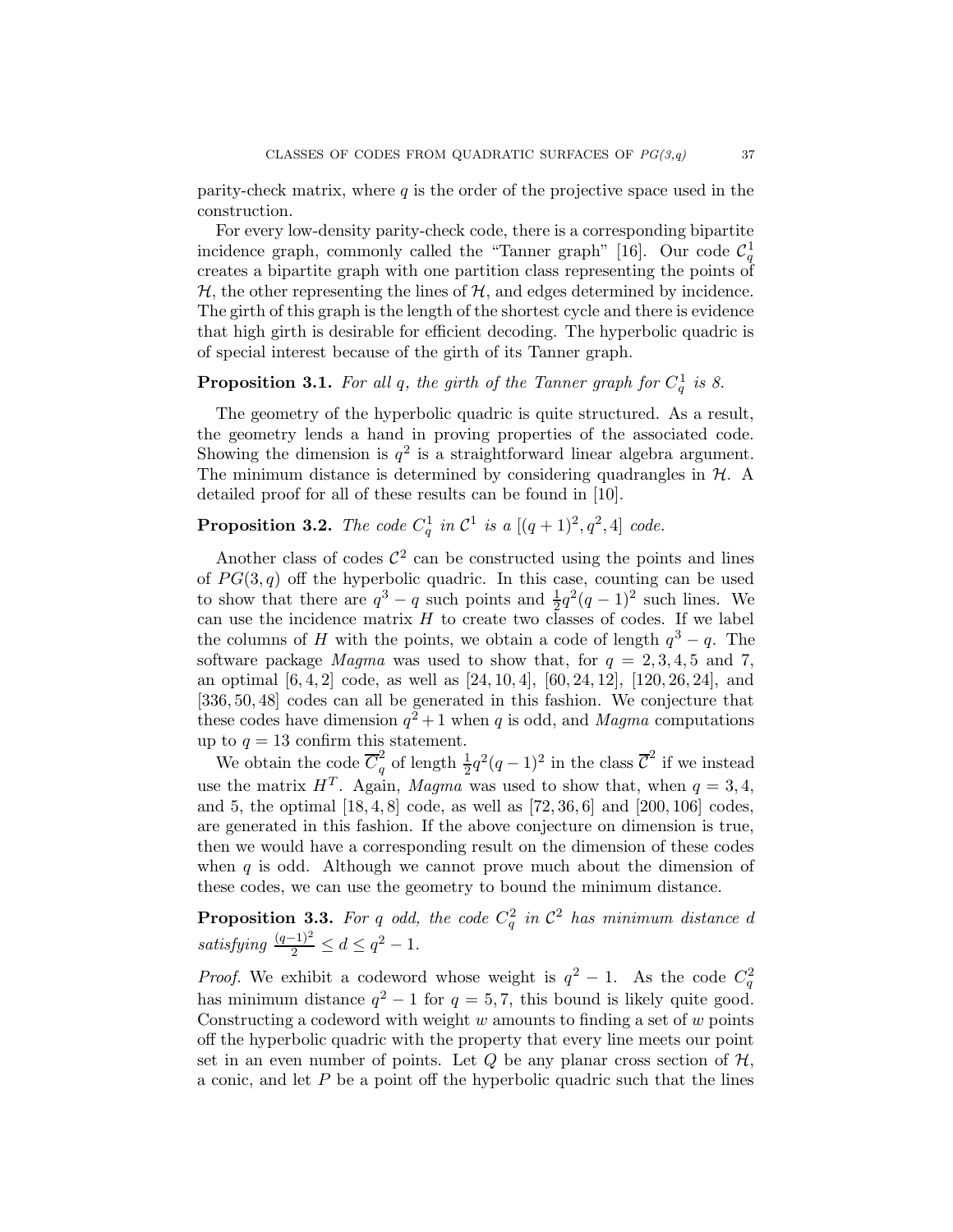$\mathcal L$  through P meeting  $\mathcal H$  meet  $\mathcal H$  in exactly the points of Q. Essentially, we have a hyperbolic quadric and a quadratic cone meeting in the conic Q. Then, let S be the set of points on any line of  $\mathcal L$  but with the points of  $\mathcal H$ and the special point P deleted. We claim that the characteristic vector for this point set is a codeword. That is, if we create a vector with a 1 in the coordinates corresponding to the points in S (using the same labeling as in the columns of  $H$ ), and 0 everywhere else, then this vector is a codeword.

Here is one way to construct such a configuration. Let  $\mathcal H$  be the hyperbolic quadric defined by the set of points  $(w, x, y, z)$  satisfying  $wy = xz$ , and consider the plane  $\pi$  determined by the three points  $(1,0,0,0), (0,0,1,0),$ and  $(0, 1, 0, 1)$ . A simple argument shows that  $\pi$  meets  $\mathcal H$  in the points  $Q = \{(1, x, x^2, x) : x \in GF(q)\} \cup \{(0, 0, 1, 0)\}.$  Clearly, Q represents a planar conic. Now, choose  $P = (0, 1, 0, -1)$ . The points of S are of the form  $(1, x + k, x^2, x - k)$  or  $(0, 1, k, -1)$  for some  $k \in GF(q)$ ,  $k \neq 0$ , and one can easily check that none of these points lies on  $H$ . Note that the −1 is necessary here which implies that our result will only hold for odd values of  $q$ .

There are  $q^2 + q + 1$  points covered by the lines of  $\mathcal{L}$ . With the points of H and the point P deleted, we have  $q^2-1$  points remaining. Now, it is well known (see Section 15.3 of [4]) that every line meets a quadratic cone in 0, 1, 2 or  $q+1$  points. Hence, we only need to show that lines meeting the cone in 1 point also meet the hyperbolic quadric. Any line  $m$  meeting the cone in a single point, say  $R$ , is necessarily in the unique tangent plane through  $R$ . In this setting, the tangent plane is defined as the plane meeting the cone in one of the lines of  $\mathcal L$ . Let g be the line of  $\mathcal L$  that passes through R and let l be one of the ruling lines of  $H$  that passes through the point where q meets  $H$ .

Now, there are  $q + 1$  planes through g. One of these planes necessarily contains l. If the plane  $\pi_l$  that contains l and g is not the tangent plane through g, then  $\pi_l$  must meet the cone in a second ruling line, say g'. But then the lines  $l$  and  $g'$  necessarily meet in a point as they are both in the plane  $\pi_l$ . This means that the cone and the hyperbolic quadric meet in some point that is not part of the conic  $Q$ . This is a contradiction, since we assumed that the cone and  $H$  meet precisely in the conic  $Q$ . So, the ruling line l of  $H$  must lie in the tangent plane through g. Since two lines in a projective plane always meet, m must intersect one of the ruling lines of  $H$ . Hence, it is impossible for a line skew to  $H$  to meet our point set S in 1 point.

We obtain the lower bound on minimum distance as follows. Through any point P off of  $H$ , there are at least  $\frac{(q-1)^2}{2} - 1$  lines skew to  $H$ . This number is obtained by elementary counting. Now, if  $P$  were in a set of points  $S$  as defined above, then each of the lines through  $P$  would necessarily contain a second point of S. This immediately gives us at least the desired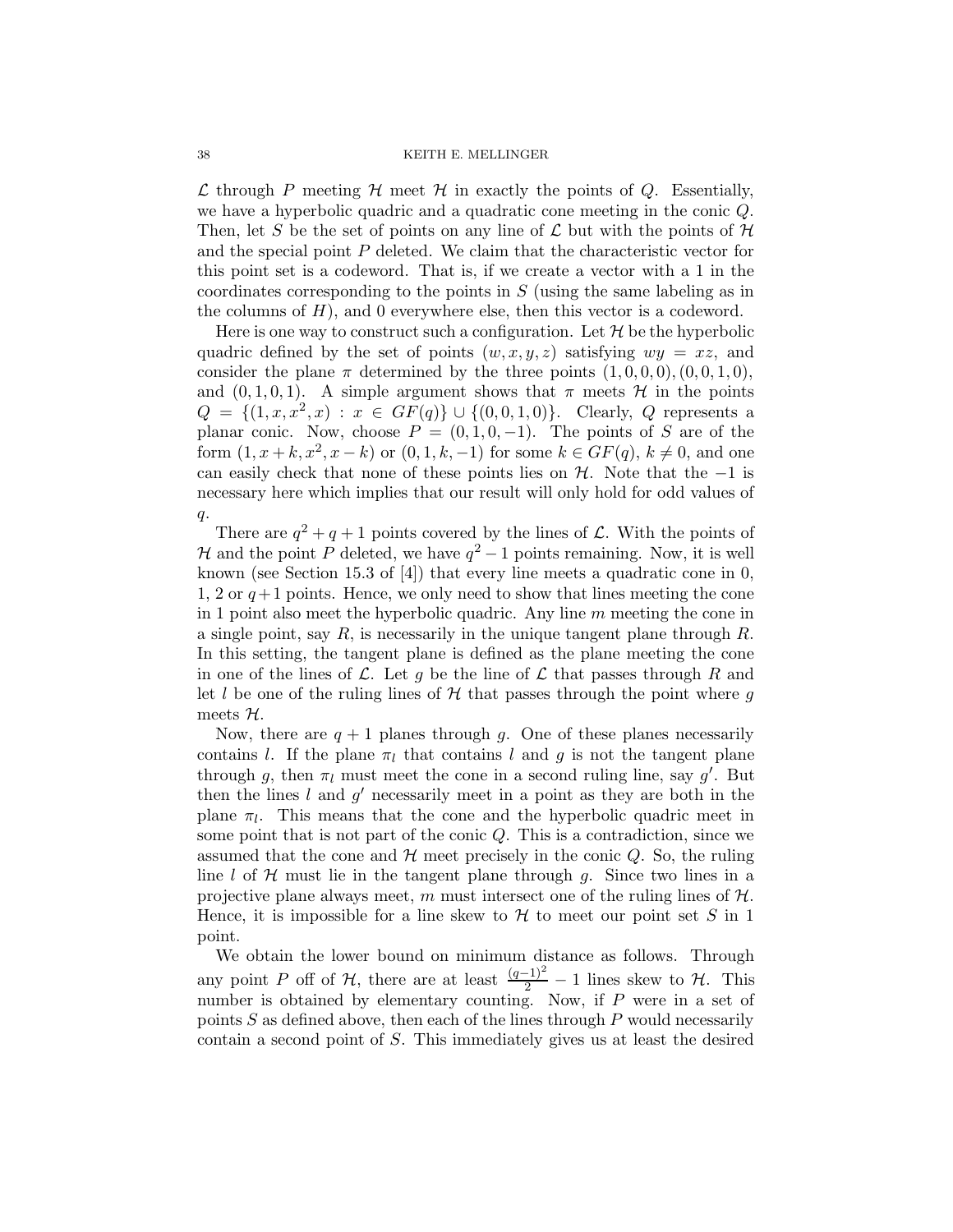number of points in any such set  $S$  and hence a lower bound on the minimum distance.

Note that the above upper bound argument does not hold for  $q$  even. Our computational results for  $q = 2, 4$  seem to reflect a minimum distance of  $q + 2$ . This seems more difficult to prove. The lower bound, however, holds for all  $q$ .

**Proposition 3.4.** The code  $\overline{C}_a^2$  $\overline{\mathcal{C}}^2$  in  $\overline{\mathcal{C}}^2$  has minimum distance d satisfying  $q + 2 \le d \le 2(q + 1)$ . When q is odd,  $d = 2(q + 1)$ .

Proof. Since we have interchanged the roles of points and lines in our parity check matrix, codewords now correspond to sets of lines with the property that every point lies on an even number of them. With this in mind, it is not difficult to construct a codeword of weight  $2(q + 1)$ . To do this, simply choose a hyperbolic quadric  $\mathcal{H}_1$  skew to our fixed hyperbolic quadric. Such a hyperbolic quadric exists trivially because of the existence of socalled *regular spreads* in  $PG(3, q)$ . The ruling lines of  $\mathcal{H}_1$  are all skew to  $\mathcal{H}$ . Now consider the characteristic vector for the set of lines of  $\mathcal{H}_1$  where the coordinates are labeled just as they are on the columns of  $H<sup>T</sup>$ . This vector is orthogonal to every row of  $H<sup>T</sup>$  since every point lies on either 0 or 2 of these lines. Hence, this characteristic vector is a codeword.

In general, finding codewords amounts to finding sets of lines with the property that any point lies on an even number of lines from your set. If you choose one line l for your set, that immediately implies that you need to include  $q+1$  more lines to meet the points of l. Hence, the minimal such set of line has size  $q + 2$ . It is impossible to find such a set of lines in the plane when q is odd. Hence, any such set of lines must be non-planar when  $q$  is odd. But then the smallest set of lines necessarily forms a grid in  $PG(3, q)$ , the smallest example of which is a hyperbolic quadric. Hence, when  $q$  is odd, the minimum distance is  $2(q + 1)$ .

## 4. Codes generated by an elliptic quadric

We form codes  $\mathcal{C}^3$  using the points off  $\mathcal E$  along with the lines skew to  $\mathcal E$ to create a parity-check matrix  $H_q^3$ . We label the columns of  $H_q^3$  with the 1  $\frac{1}{2}q^2(q^2+1)$  lines and the rows with the  $q(q^2+1)$  points (reversing the roles of points and lines gives us trivial codes). Hence, the column weight of  $H_q^3$  is  $q+1$  since there are  $q+1$  points on a line in  $\Sigma$ . Counting easily shows that the row weight is  $\frac{1}{2}q(q+1)$ . Note that the row weight will be odd if  $q \equiv 1$ (mod 4) and even if  $q \equiv 3 \pmod{4}$ . This seems to affect the dimension of the code, since, as a function of  $q$ , the dimension changes by 1 when  $q$  is congruent to either 1 or 3 modulo 4. When  $q$  is odd, the sum of the rows of  $H_q^3$  is the zero vector. Hence, we can bound the dimension.

**Proposition 4.1.** For q odd, the dimension of  $C_q^3$  is at least  $\frac{1}{2}q(q^2+1)(q-1)$  $2) + 1.$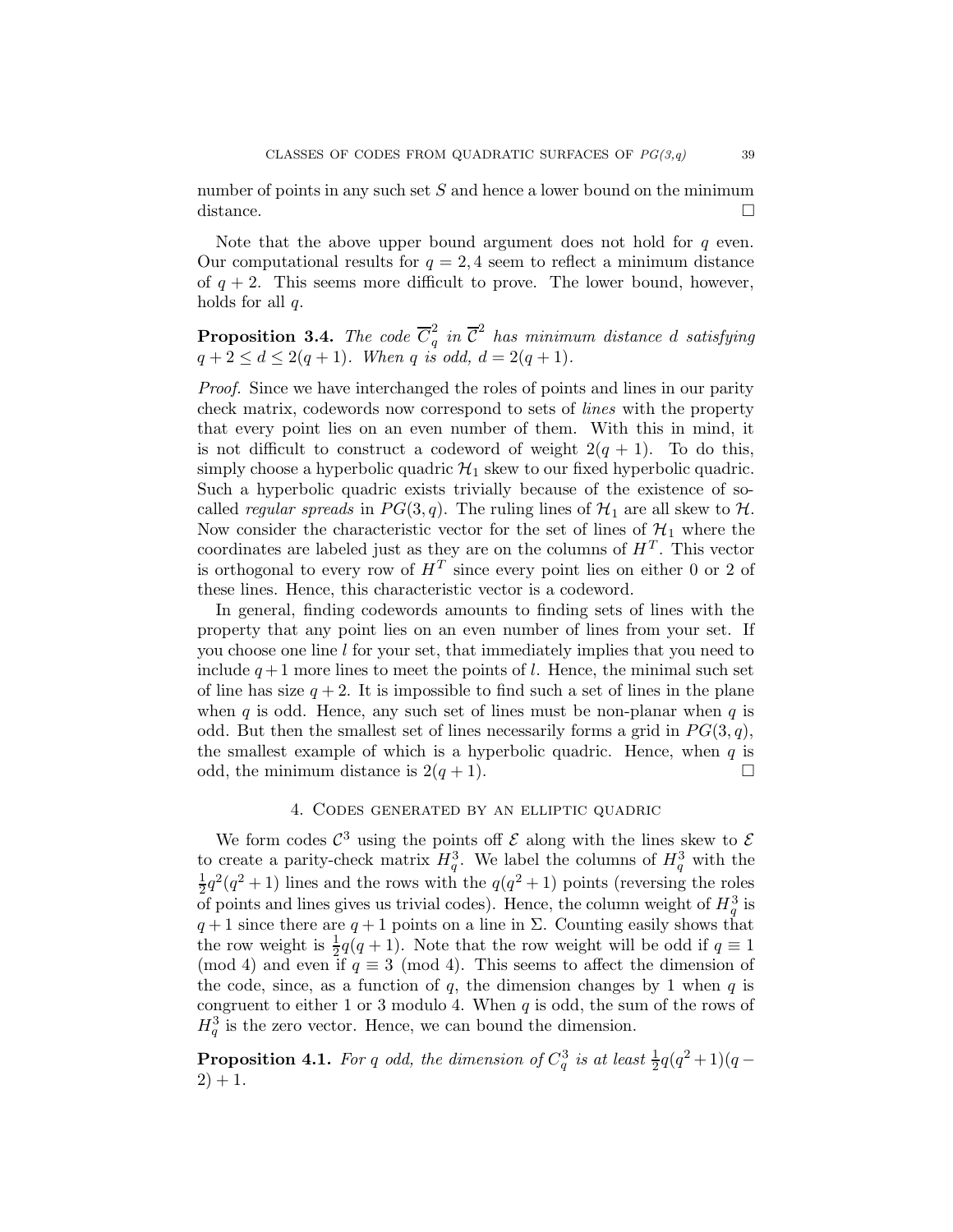#### 40 KEITH E. MELLINGER

When  $q$  is really small, *Magma* shows that the minimum distance for these codes is 4, 8, and 6 when  $q = 2, 3$ , and 4, respectively. One can easily find a hyperbolic quadric skew to any elliptic quadric. As before, the characteristic vector corresponding to the  $2(q+1)$  ruling lines of such a hyperbolic quadric is a codeword. Hence, we have found a codeword of weight  $2(q + 1)$  which gives an upper bound on the minimum distance. In this setting, however, we can say something stronger.

**Proposition 4.2.** The minimum distance d for the codes  $C_q^3$  in  $\mathcal{C}^3$  is  $2(q+1)$ when q is odd and  $q + 2$  when q is even.

*Proof.* When q is odd, the argument of Proposition 3.4 can be used to show that the minimum distance is  $2(q+1)$ . When q is even, choose any tangent plane to the elliptic quadric  $\mathcal E$  and let D be a dual hyperoval lying in that plane none of whose lines contains a point of  $\mathcal E$ . Here, a dual hyperoval is a set of lines, no 3 concurrent. Such sets are known to exist, but only when  $q$  is even. One can easily show that  $D$  is a set of lines in which every point lies on either 0 or 2 of these lines. So D corresponds to a codeword. As the argument of Proposition 3.4 guarantees that the minimum distance is at least  $q + 2$ , we have shown that the minimum distance is exactly  $q + 2$ when q is even.  $\Box$ 

Note that the argument does not work as nicely for the codes  $\overline{C}_q^2$  $_{q}^{2}$ . This is because every plane meets a hyperbolic quadric in a conic. Hence, we would need to guarantee the existence of a dual hyperoval in a plane  $\pi$ , none of whose lines contain any points of a fixed conic of  $\pi$ . This seems more difficult to prove. Hence, we cannot strengthen Proposition 3.4 in the same way we could in the case of the elliptic quadric.

The construction of our last class of codes, denoted  $\mathcal{C}^4$ , arising from the elliptic quadric is a bit more involved. For this construction, we will be looking at sets of lines of  $AG(4, q)$  meeting in a common point of the hyperplane  $\Sigma \cong PG(3, q)$  of  $PG(4, q)$ . Note that any two such lines are coplanar, but do not meet. Hence, they are "parallel" in the traditional sense. Let  $\mathcal E$ be an elliptic quadric in  $\Sigma$ . For the construction of this new class of codes we consider points in  $AG(4, q)$  along with the set of lines of  $PG(4, q)$ , denoted  $\mathcal{L}$ , that meet  $\Sigma$  in a point of  $\mathcal{E}$ . The number of lines in our newly defined incidence structure is the number of affine lines through a point of  $\mathcal{E}, q^3$ , multiplied by the number of points of  $\mathcal{E}, q^2 + 1$ . Hence, there are  $q^3(q^2+1) = q^5 + q^3$  lines and  $q^4$  points under consideration. We note that this incidence structure forms the "affine portion" of a generalized quadrangle (see [11] for an overview of generalized quadrangles). This connection leads to the following proposition.

**Proposition 4.3.** The set of lines L forms a triangle-free line set of  $AG(4, q)$ . As a result, the corresponding Tanner graph for  $C_q^4$  has girth 8.

We create the incidence matrix  $H_q^4$  by labeling the columns of  $H_q^4$  with the  $q^5 + q^3$  lines of  $\mathcal L$  and the rows with the  $q^4$  points of  $AG(4, q)$ . The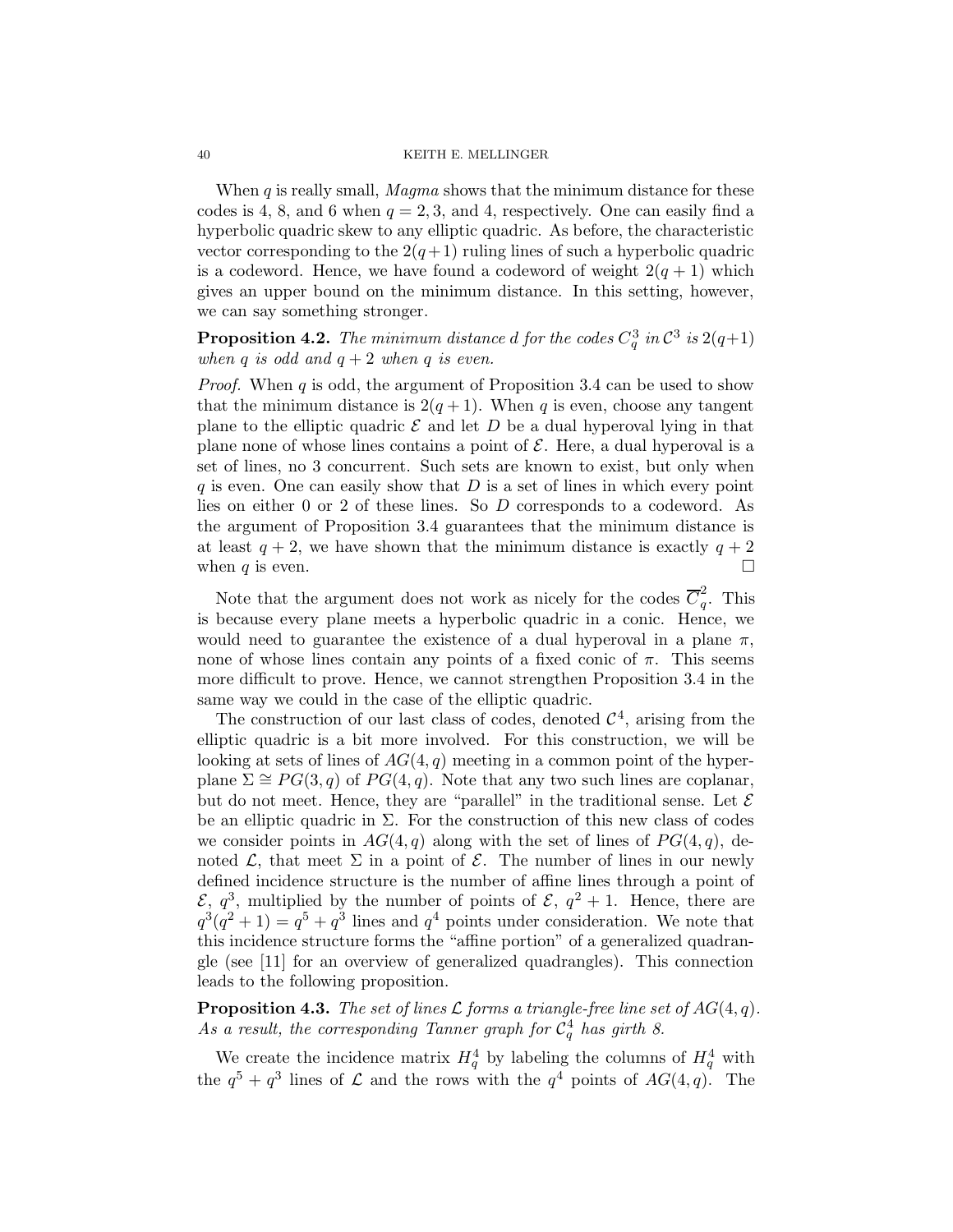|                                                                 | Girth | Length    | Dimension                                                 | Min dist $d$                                                                                                                                   |  |  |  |  |  |  |
|-----------------------------------------------------------------|-------|-----------|-----------------------------------------------------------|------------------------------------------------------------------------------------------------------------------------------------------------|--|--|--|--|--|--|
| $C_q^1$                                                         | 8     | $(q+1)^2$ |                                                           |                                                                                                                                                |  |  |  |  |  |  |
| $C_q^2$                                                         | 6     | $q^3-q$   | $q^2+1^{\dagger}$ , q odd                                 | $\frac{(q-1)^2}{2} \leq d$<br>$d \leq q^2 - 1$ , q odd                                                                                         |  |  |  |  |  |  |
| $\overline{C}_q^2$                                              | 6     |           |                                                           | $\frac{1}{2}q^2(q-1)^2$ $n - (q^3 - q^2 - q - 1)^{\dagger}$ , $q + 2 \le d \le 2(q+1)$ , q even,<br>$q \text{ odd}$<br>$2(q+1), q \text{ odd}$ |  |  |  |  |  |  |
| $C_q^3$                                                         | 6     |           | $\frac{1}{2}q^2(q^2+1)$ $\geq \frac{1}{2}q(q^2+1)(q-2)+1$ | $q+2$ , q even<br>$2(q+1), q \text{ odd}$                                                                                                      |  |  |  |  |  |  |
| $C_a^4$                                                         | 8     |           | $q^5 + q^3$ $q^5 - q^4 + q^3$ , q odd                     | 2q                                                                                                                                             |  |  |  |  |  |  |
| $T_{\text{ADIP}}$ 1 Summary of Daramators $/$<br>$\overline{a}$ |       |           |                                                           |                                                                                                                                                |  |  |  |  |  |  |

Table 1. Summary of Parameters († – conjecture)

| Code               | Length | Dimension      | Min dist       | Code $\parallel$ | Length | Dimension | Min dist       |
|--------------------|--------|----------------|----------------|------------------|--------|-----------|----------------|
| $C_9^1$            | 100    | 81             | 4              | $C_2^3$          | 10     | 4         | $\overline{4}$ |
| $C_{13}^1$         | 196    | 169            | 4              | $C_3^3$          | 45     | 17        | 8              |
| $C_{17}^1$         | 324    | 289            | 4              | $\mathbb{C}^3_4$ | 136    | 92        | 6              |
| $C_2^2$            | 6      | 4              | $\overline{2}$ | $C_5^3$          | 325    | 196       | 12             |
| $\mathbb{C}^2_3$   | 24     | 10             | $\overline{4}$ | $C_2^4$          | 40     | 25        | $\overline{4}$ |
| $\mathbb{C}^2_4$   | 60     | 24             | 12             | $C_3^4$          | 270    | 189       | 6              |
| $C_5^2$            | 120    | 26             | 24             | $C_4^4$          | 1088   | 861       | 8              |
| $C_7^2$            | 336    | 50             | 48             |                  |        |           |                |
| $\overline{C}_3^2$ | 18     | $\overline{4}$ | 8              |                  |        |           |                |
| $\overline{C}_4^2$ | 72     | 36             | 6              |                  |        |           |                |
| $\overline{C}_5^2$ | 200    | 106            | 12             |                  |        |           |                |

Table 2. Examples of codes

matrix  $H_q^4$  has column weight q since there are  $q+1$  points on every line in Σ, but we omit the one point on  $\mathcal E$  that is deleted along with the rest of Σ.

For q odd, the dimension of these codes is  $q^5 - q^4 + q^3$  and follows from some known results on 2-ranks (see Proposition 1.1 of [1]). In addition, we are able to determine the minimum distance exactly. An upper bound of  $2q + 2$  on this minimum distance follows from Theorem 3.4 of [9]. Theorem 2 of [15] improves this bound to the following.

# **Proposition 4.4.** The code  $C_q^4$  in  $\mathcal{C}^4$  has minimum distance  $d = 2q$ .

Table 1 summarizes our theoretical results. Many of the expressions for minimum distance are proven, but some of the dimensions are conjectured. It would be nice to find geometric arguments that provide at least a bound on dimension, similar to the arguments for minimum distance. Table 2 gives a list of the parameters for some of the codes. We note that in many cases, the proven bounds are met by examples from this table.